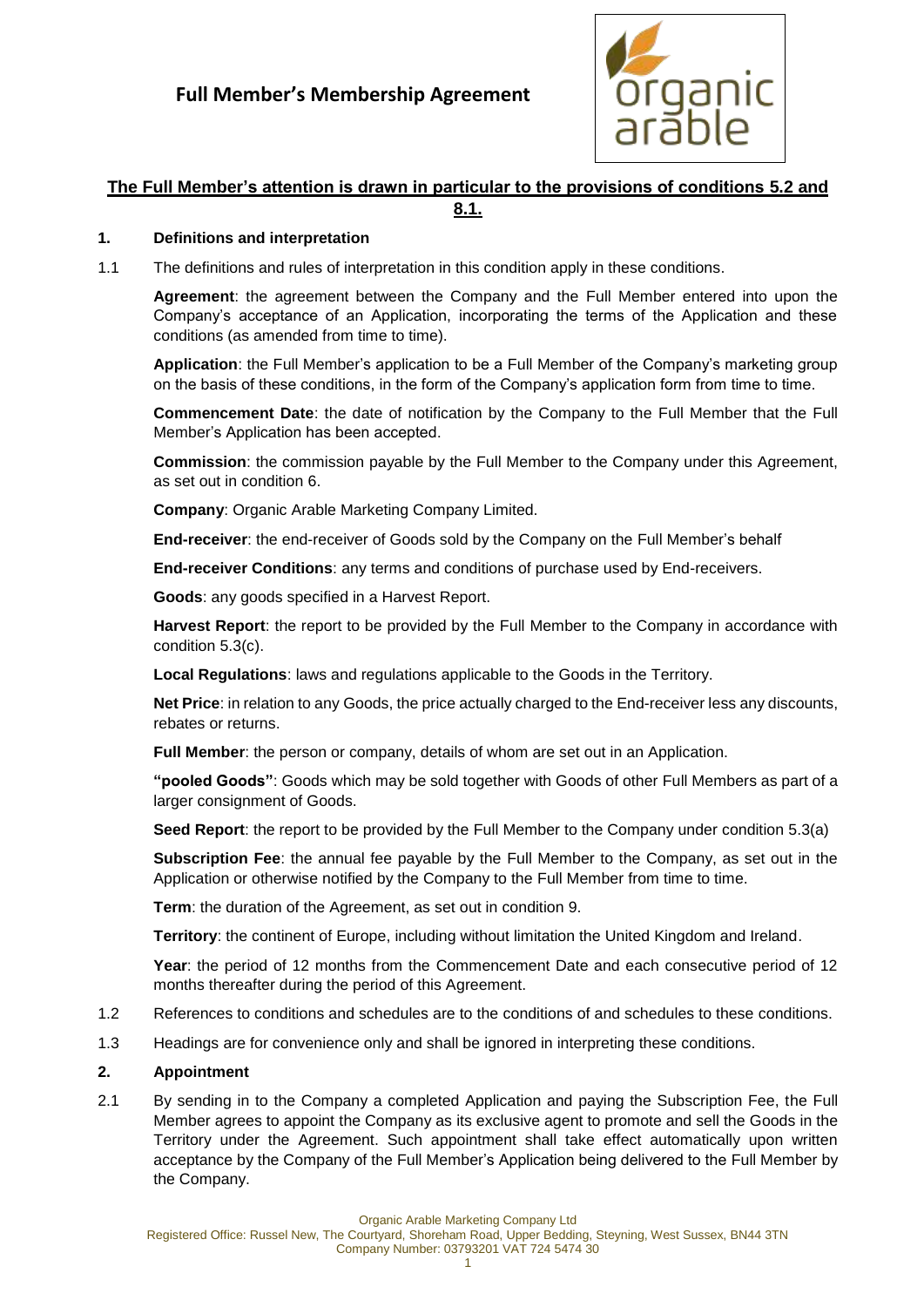

- 2.2 Save as otherwise agreed in writing by the Company, the Full Member shall not, during the Term, appoint any other person, firm or company as its agent, distributor or franchisee for the sale of the Goods in the Territory.
- 2.3 The Full Member shall not, without the Company's consent and, subject to the following, make offers or quotations to or negotiate with or sell Goods to any person in the Territory, and shall refer all such possible transactions to the Company.

### **3. Company's obligations**

The Company undertakes and agrees with the Full Member at all times during the Term:

- 3.1 to act at all times in its relations with the Company dutifully and in good faith;
- 3.2 to use its reasonable endeavours to promote and sell the Goods in the Territory with all due care and diligence and without prior reference to the Full Member to negotiate, conclude and enter into contracts for the sale of the Goods in the name of and on behalf of the Full Member;
- 3.3 to maintain appropriate offices, stores and display and administration facilities and systems as may be necessary for the effective performance of its duties under this Agreement.
- 3.4 to employ a sufficient number of suitably qualified dedicated personnel to ensure the proper fulfilment of the Company's obligations under this Agreement;
- 3.5 to keep the Full Member fully informed of its activities concerning the promotion and sale of the Goods;
- 3.6 to inform the Full Member as soon as reasonably practicable of any complaint or after-sales enquiry concerning the Goods (including the results of any sampling, testing or re-testing carried out by the Company or an End-receiver) received by the Company;
- 3.7 to issue invoices to End-receivers on behalf of and as agent for the Full Member in respect of Goods sold under this Agreement;
- 3.8 to issue invoices to the Full Member (in a form suitable for value added tax or other sales tax purposes) in respect of Commission payable under this Agreement in accordance with condition [6.1](#page-3-2) and costs and expenses payable in accordance with conditions [4.4](#page-2-2) and [7.3;](#page-4-1)
- 3.9 to allow the Full Member's authorised representatives upon the Full Member's reasonable written request and at any reasonable time (save that the Full Member shall not be entitled to exercise its rights under this condition on more than one occasion in any Year) to have access to the Company's premises (or to arrange for the Full Member's authorised representatives to have access to other relevant premises) for the purpose of inspecting the Company's books and records in as far as they relate to the Full Member.

#### **4. Sale of Goods**

- <span id="page-1-0"></span>4.1 Upon receiving a bid for Goods, the Company shall:
	- (a) (in respect of Goods which the Full Member has indicated in supplying a Harvest Report should be treated as "pooled Goods") be entitled to accept or reject such bid without prior reference to the Full Member and to aggregate such "pooled Goods" together with "pooled Goods" provided by other Full Members in order to fulfil contracts with End-receivers (it being agreed and understood that, where the Company incurs costs for haulage, conditioning or otherwise in respect of any consignment of "pooled Goods" then each Full Member (including the Full Member) who has provided "pooled Goods" in relation to such consignment shall share such costs in proportion to the proportion of the consignment which that Full Member's "pooled Goods" comprise); or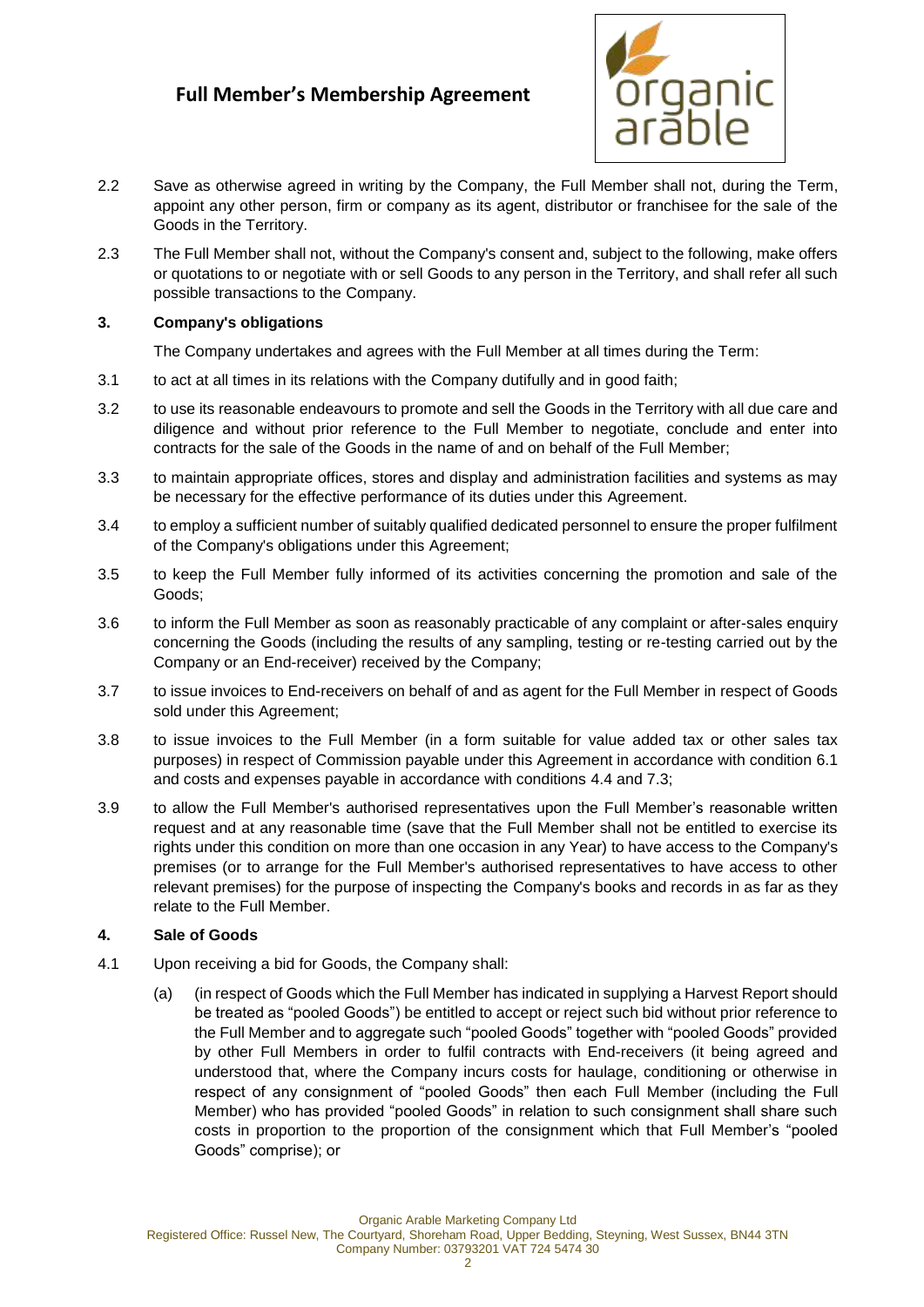

- (b) (in respect of Goods which the Full Member has indicated in supplying a Harvest Report should not be treated as "pooled Goods") before acceptance or rejection of such bid notify the Full Member of the price bid, and it shall be for the Full Member to decide whether the bid should be accepted or rejected. Goods indicated to be treated otherwise than as "pooled Goods" shall be treated as an individual consignment, separate from any other Goods or goods of other Full or Associate Members. The Full Member agrees however that, where the Full Member has accepted a price bid in respect of part of a consignment of Goods supplied by the Full Member, the Company shall not be required to revert to the Full Member in respect of any price bid received for the remainder of such consignment of Goods (or any part thereof) which is equal to more than the accepted price bid.
- 4.2 Where the Company accepts a bid for Goods in accordance with condition [4.1,](#page-1-0) the Company shall enter into the appropriate contract for sale of the Goods on the Full Member's behalf with the relevant End-receiver. All sales of the Goods by the Company on behalf of the Full Member shall be on the basis of the following terms and conditions, in order of priority:
	- (a) any End-receiver Conditions;
	- (b) the Company's standard terms and conditions for the sale of the Goods in the Territory as varied from time to time (a copy of the current version of which is attached as [0\)](#page-7-0)
	- (c) the terms of the following contracts (as applicable, and in each case being the latest version of such contracts available as at the time of delivery of the Goods):
		- (i) AIC 1 (for purchases of grain and pulses from a farmer or grower)
		- (ii) AIC 2 (for purchases of grain and pulses from a trade supplier).
- 4.3 The Company shall not become the owner of any Goods nor of any other goods delivered from the Full Member to the Company.
- <span id="page-2-2"></span>4.4 The Company shall at the Full Member's cost arrange haulage of Goods from the Full Member's premises or storage facility (as appropriate) to the End-receiver's premises as identified in the relevant contract. The Full Member shall be responsible for any weighbridge charges incurred in respect of the Goods. Delivery shall where possible be made in loads of 29 tonnes. Where any load supplied by a Full Member is less than 29 tonnes, the Company reserves the right to pass on to the Full Member any additional haulage costs incurred in transporting such part-load.
- 4.5 The Company shall collect and hold as trustee all monies due to the Full Member in respect of such sales or otherwise, and shall transfer the same to the Full Member less the Commission, costs and expenses described in conditions [4.4,](#page-2-2) [6.2](#page-3-3) and [7.3](#page-4-1) pursuant to condition [6.4.](#page-3-4)

#### **5. Full Member's undertakings**

The Full Member undertakes and agrees with the Company during the Term:

- 5.1 to act at all times in its relations with the Company dutifully and in good faith;
- <span id="page-2-0"></span>5.2 subject to the following, and provided the Company performs its obligations under this Agreement, to indemnify the Company against any liabilities which the Company may incur as a result of acting with reasonable care and skill within the scope of its authority under this Agreement as agent for the Full Member;
- <span id="page-2-1"></span>5.3 to supply to the Company:
	- (a) no later than 30th April in each year, a report (a "**Seed Report**") setting out the types of crop which the Full Member intends to grow in the period up to the upcoming harvest, the acreage of such crops sown and the anticipated tonnage to be made available for sale in such twelvemonth period; and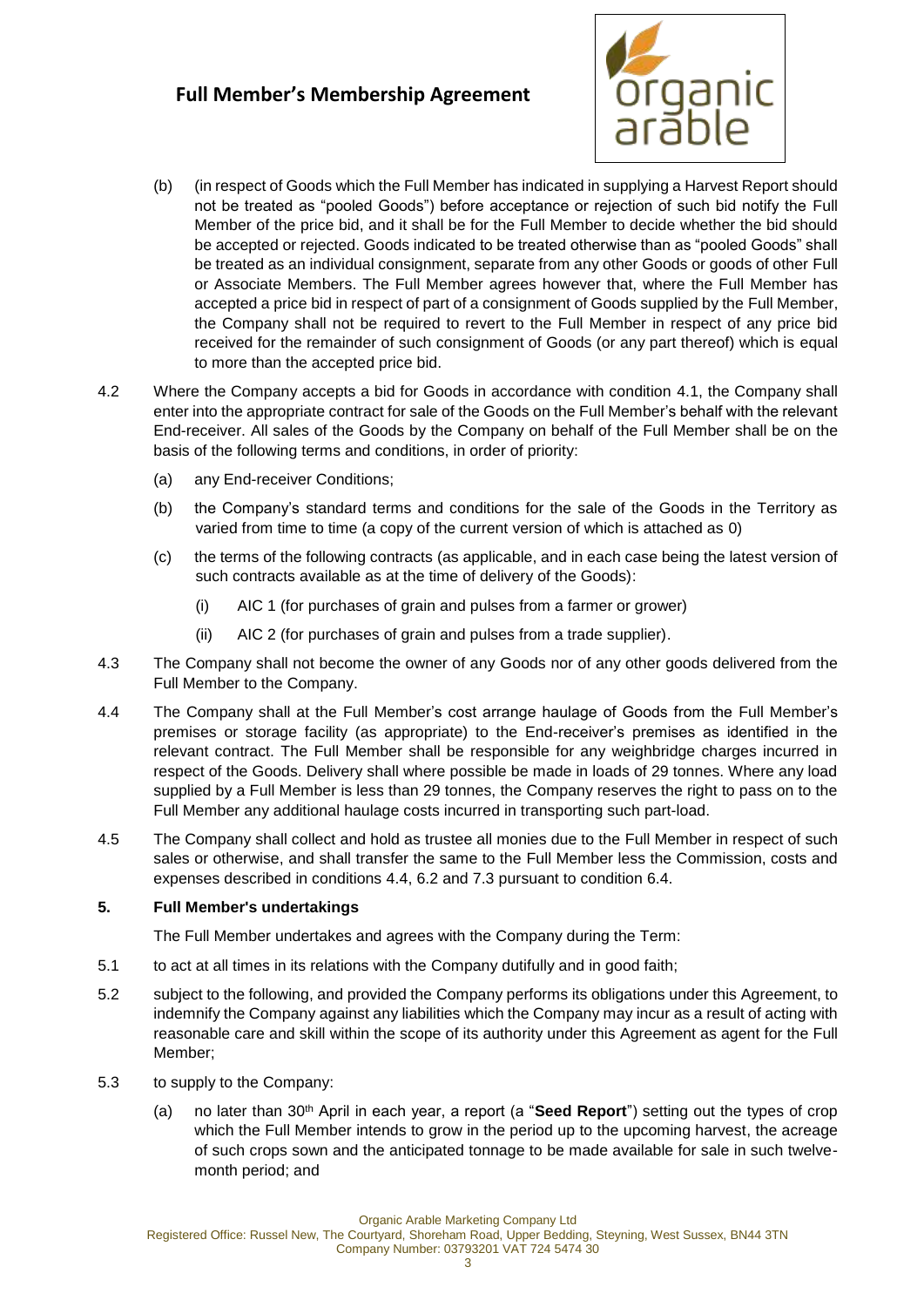

- (b) no later than  $30<sup>th</sup>$  June in each Year, a report setting out the types and tonnages of crop which the Full Member intends should not be treated as "pooled Goods" and those to be treated as "pooled Goods" ; and
- <span id="page-3-1"></span>(c) upon request by the Company at any time following harvest, and in any case (whether requested or not) no later than 15th September in each year, a report (a "**Harvest Report**") setting out the types and tonnages of crop available for sale by the Company under the Agreement (the "**Goods**");
- 5.4 (subject to the Company having properly notified the Full Member of such contracts) within the movement periods specified in such contracts, and subject to its rights thereunder, to perform any contracts for the sale of the Goods made on its behalf by the Company acting as agent for the Full Member under this Agreement;
- 5.5 where appropriate, to inform the Company within a reasonable time if any contract concluded on its behalf by the Company will not be performed by it, and of the reason for such non-performance;
- 5.6 to give the Company notice if at any time prior to the provision to the Company of the Harvest Report it expects that the volume of Goods to be set out in the Harvest Report will be significantly lower than the volume anticipated in the Seed Report.
- 5.7 to allow the Company to divulge to Check Organic<sup>i</sup> and their partners information pertaining to the sale of goods solely for the purpose of verifying the credibility of the volume of organic goods produced by the Full Member from their certified organic crop area.

#### <span id="page-3-0"></span>**6. Commission and payments**

- <span id="page-3-2"></span>6.1 The Full Member shall (subject to the Company performing its obligations under this Agreement) pay to the Company in accordance with condition [6.2](#page-3-3) a commission (the "**Commission**") of £8 per metric tonne on all Goods for which the Company concludes a sale contract on behalf of and as agent for the Full Member pursuant this Agreement and during the Term.
- <span id="page-3-3"></span>6.2 Commission shall become due to the Company on the earlier of:
	- (a) payment being received by the Company from the End-receiver for the relevant Goods; and
	- (b) the date of payment by the Company to the Full Member under condition [6.4](#page-3-5)

<span id="page-3-6"></span>and the Company shall be entitled to withhold the full amount of the Commission from payments to be made by the Company to the Full Member in respect of Goods in accordance with condition [6.4.](#page-3-5)

- 6.3 For the purposes of establishing the amount of Commission due to the Company the Company shall, on the 21<sup>st</sup> day of the month following the month of movement (or, where such date does not fall on a business day in London, on the next available such business day) of the relevant Goods, send to the Full Member a statement:
	- (a) showing the aggregate Net Price of such Goods sold by the Company on behalf of the Full Member during the month of movement to which such statement relates;
	- (b) its costs and expenses incurred in respect of such Goods as referred to in conditions [4.4](#page-2-2) and [7.3;a](#page-4-1)nd
	- (c) any levy due from the Full Member,

<span id="page-3-4"></span>and shall attach to the statement copies of all relevant invoices, receipts and other supporting documentation in the Company's possession and control.

<span id="page-3-5"></span>6.4 For the purpose of payment between the Full Member and Company the Company shall, with the statement sent pursuant to condition [6.3,](#page-3-6) remit to the Full Member in pounds Sterling a sum equal to the aggregate Net Price less the full amount of the Commission and any costs and expenses as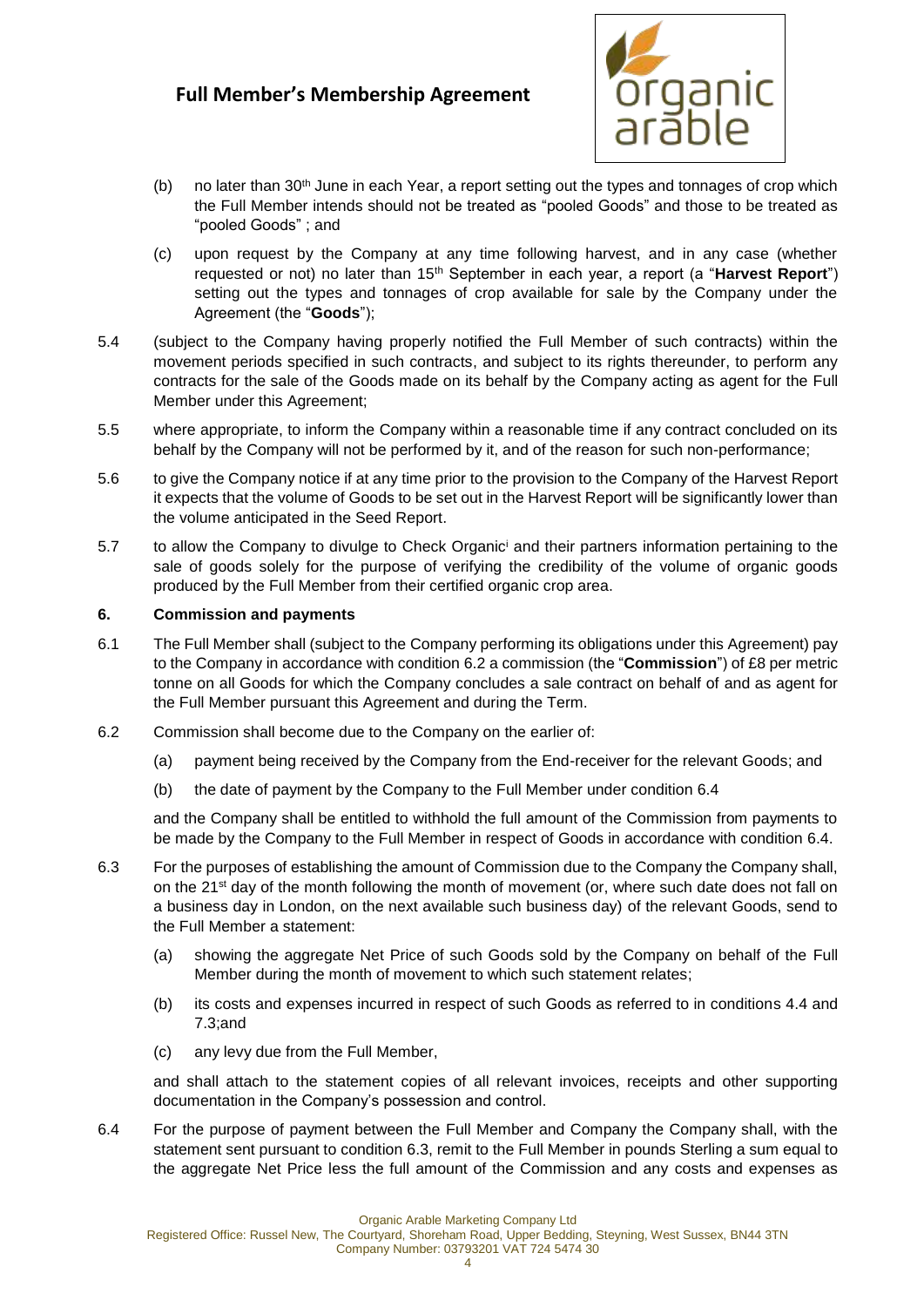

referred to in conditions [4.4](#page-2-2) and [7.3](#page-4-1) and any levy payment payable by the Full Member as specified in the statement, and issue a receipted invoice to the Full Member (in a form suitable for VAT purposes) for the Commission, costs and expenses due to the Company .

- 6.5 All sums payable under this Agreement are exclusive of any value added tax or other applicable sales tax, which shall be added to the sum in question. A VAT invoice shall be provided against any payment.
- 6.6 If any dispute arises as to the amount of Commission payable by the Full Member to the Company, the same shall be referred to the Company's auditors for settlement and their certificate shall be final and binding on both parties.

#### **7. Full Member warranties**

- <span id="page-4-2"></span>7.1 The Full Member warrants and represents to the Company that the Goods:
	- (a) will comply with the Local Regulations concerning composition, packaging and labelling, being those in force in the Territory at the date of delivery of the Goods;
	- (b) will be certified organic and (unless otherwise agreed in writing by the Company) be produced under a nationally-recognised farm assurance scheme (and the Full Member shall notify the Company immediately it becomes aware of any change in the Full Member's farm assurance status (including any change of farm assurance scheme)); and
	- (c) will comply with any specification supplied by the End-receiver and in particular will be free from ergot, diatomaceous earth/silica dust (and any derivative thereof), mould, insects (dead or alive), animal droppings, green/burnt/heated crops.
- 7.2 The Full Member acknowledges and agrees that, in the event that the Full Member has made available Goods which do not comply with condition [7.1](#page-4-2) ("non-assured Goods") for supply to an Endreceiver who has contracted for the supply of assured Goods, such End-receiver shall have various remedies available to it, including the right to reject the entire consignment of Goods supplied (regardless of whether the non-assured Goods form the whole of such consignment or only part), or to re-negotiate the price of such Goods. In such case, the Company shall:
	- (a) (in the case of a rejection of the Goods) at the Full Member's expense return the Goods to the Full Member as soon as reasonably practicable; or
	- (b) (in the case of a re-negotiation of the price of the Goods, save where the Goods are "pooled Goods") use reasonable endeavours (but without itself incurring demurrage or other charges or expense) to contact the Full Member to discuss any proposed amended price but the Full Member agrees that, in the event that the Company is not able for whatever reason to contact the Full Member, then the Company shall be entitled to use its own discretion in the renegotiation of such price; or
	- (c) (where the Goods are "pooled goods") be entitled to use its own discretion in the re-negotiation of such price.
- <span id="page-4-1"></span>7.3 The Full Member further acknowledges and agrees that, where the Full Member supplies Goods which do not comply with the specification given by the Company and/or any End-receiver, the Company shall be entitled at its discretion and at the Full Member's expense to carry out conditioning works (including without limitation drying, cleaning and/or cooling processes) as required to ensure that the Goods conform with the specification.

#### **8. Product liability**

<span id="page-4-0"></span>8.1 Subject to fulfilment by the Company of its obligations under this Agreement, the Full Member shall indemnify the Company against any liability incurred by the Company in respect of damage to property, death or personal injury arising from any fault or defect in the Goods and any reasonable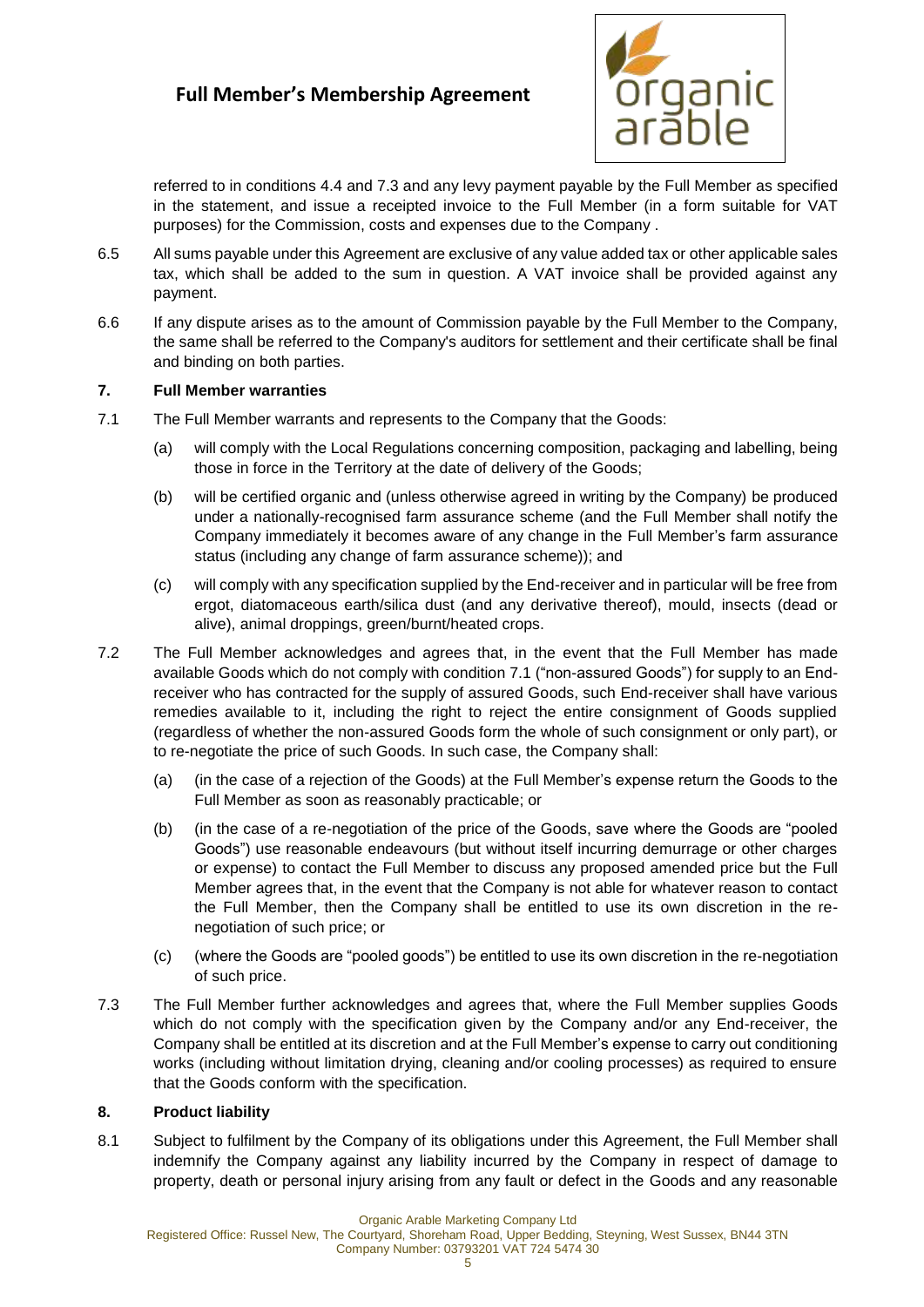

costs, claims, demands and expenses arising out of or in connection with that liability (a "**Relevant Claim**"), except to the extent that the liability arises as a result of the negligent or fraudulent action or omission of the Company.

- 8.2 The Company shall, immediately it becomes aware of a matter which may result in a Relevant Claim (whether against the Company or only against the Full Member):
	- (a) give notice to the Full Member of the details of the matter;
	- (b) afford access to the Full Member and permit copies to be taken of any materials, records or documents as the Full Member may require to take action under condition [8.2\(c\);](#page-5-1)
	- (c) allow the Full Member the exclusive conduct of any proceedings and take whatever action as the Full Member shall direct to defend or resist the matter, including the use of professional advisers nominated by the Full Member; and
	- (d) not admit liability or settle the matter without the prior written consent of the Full Member.
- <span id="page-5-1"></span>8.3 The Company undertakes to maintain appropriate, up-to-date and accurate records to enable (subject to the End-receiver's handling of the Goods) the immediate recall of any of the Goods from the retail or wholesale markets. These records shall include records of deliveries to End-receivers (including details of batch numbers, delivery date, name and address of End-receiver, and telephone number and fax number (and e-mail address if available)).
- 8.4 The Company shall, at the Full Member's cost, give such assistance as the Full Member may reasonably require for the purpose of recalling as a matter of urgency any quantities of the Goods or any of them from the retail or wholesale market.

#### <span id="page-5-0"></span>**9. Term and termination**

- 9.1 This Agreement shall come into effect on the Commencement Date and, subject to conditions [9.2](#page-5-2) and [9.3,](#page-5-3) shall continue in force until terminated by either party giving no less than 12 months' prior written notice.
- <span id="page-5-2"></span>9.2 The Full Member agrees that, should he at any time now or in the future be or become a shareholder in the Company, the Agreement shall continue in force subject to condition [9.3](#page-5-3) for so long as the Full Member is a shareholder and shall terminate automatically upon his ceasing to be a shareholder.
- <span id="page-5-3"></span>9.3 Either party may give notice in writing to the other (the "defaulting party") terminating this Agreement with immediate effect if:
	- (a) the defaulting party commits any serious breach of any of the terms of this Agreement and that breach (if capable of remedy) is not remedied within fifteen (15) working days of notice being given requiring it to be remedied; or
	- (b) an order is made or a resolution is passed for the winding up of the Company (and, where the Full Member is a company, the provisions of this condition shall apply also in respect of the Full Member), or an order is made for the appointment of an administrator to manage the affairs, business and property of the Company, or such an administrator is appointed or documents are filed with the court for the appointment of an administrator or notice of intention to appoint an administrator is given by the Company or its directors or by a qualifying floating charge holder (as defined in paragraph 14 of Schedule B1 to the Insolvency Act 1986), or a receiver or manager or administrative receiver is appointed in respect of all or any of the Company's assets or undertaking or circumstances arise which entitle the Court or a creditor to appoint a receiver or manager or administrative receiver or which entitle the Court to make a winding-up or bankruptcy order, or the Company takes or suffers any similar or analogous action in consequence of debt, or an arrangement or composition is made by the Company with its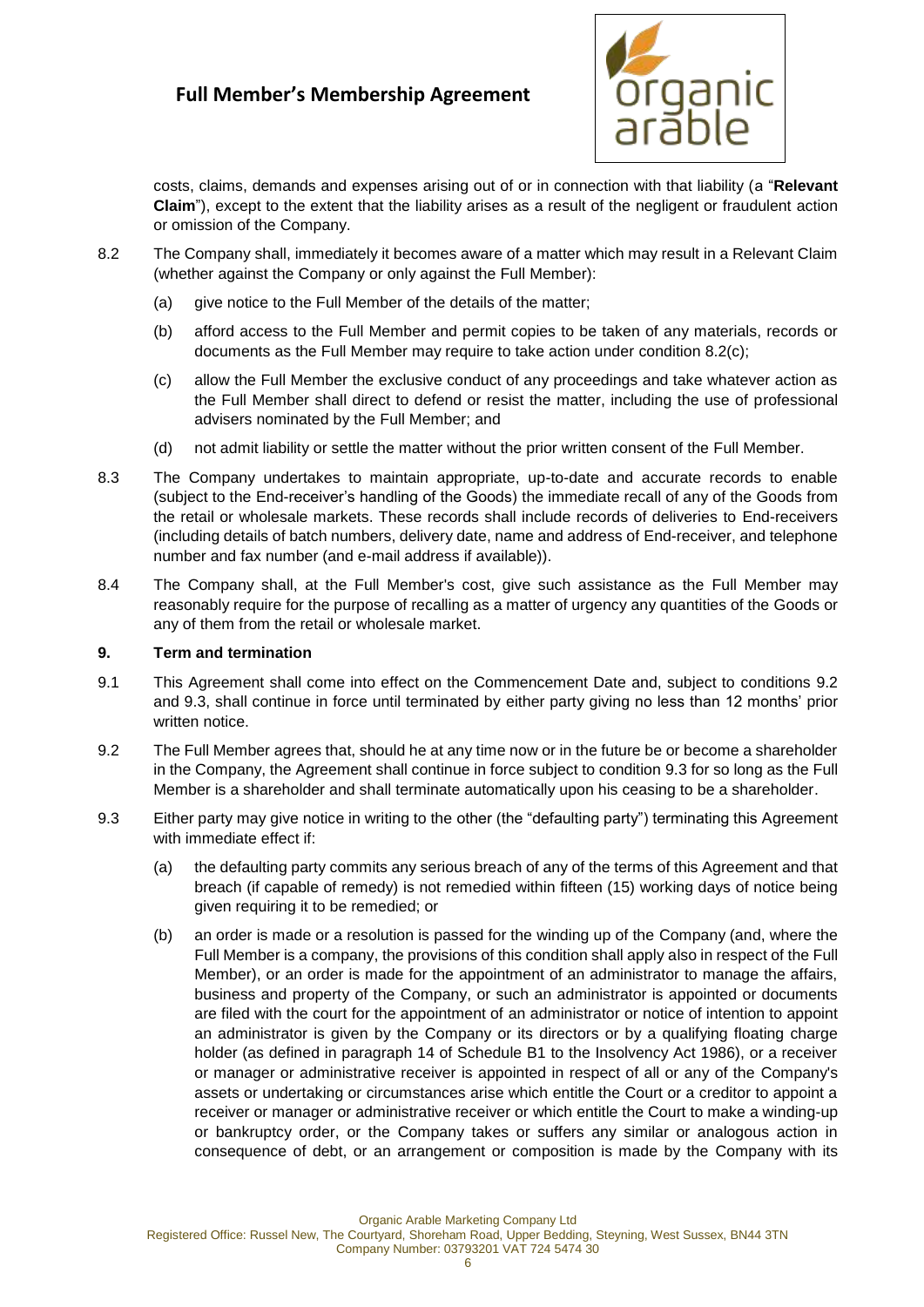

creditors or an application to a court for protection from its creditors is made by the Company; or

- (c) (where the Full Member is a natural person) the Full Member suspends, or threatens to suspend, payment of its debts or is unable to pay its debts as they fall due or admits inability to pay its debts or is deemed either unable to pay its debts or as having no reasonable prospect of so doing, in either case, within the meaning of section 268 of the Insolvency Act 1986, or the Full Member is the subject of a bankruptcy petition or order, or the Full Member suspends or ceases, or threatens to suspend or cease, to carry on all or a substantial part of its business, or the Full Member dies or, by reason of illness or incapacity (whether mental or physical), is incapable of managing his or her own affairs or becomes a patient under any mental health legislation; or
- (d) the defaulting party ceases, or threatens to cease, to carry on business; or
- (e) the Full Member ceases to produce or distribute generally the Goods.

#### **10. Effects of termination**

- 10.1 Termination of this Agreement, however caused, shall be without prejudice to any rights or liabilities accrued at the date of termination.
- 10.2 On termination of this Agreement for any reason the Company shall cease to promote, market, advertise or sell the Goods;
- 10.3 For the avoidance of doubt, the provisions of condition [6](#page-3-0) shall, notwithstanding termination, continue in force in relation to all sales of the Goods where the sale has been concluded before the date of termination.
- 10.4 Termination shall not affect the operation of conditions [5.2](#page-2-0) and [8.1](#page-4-0) which shall remain in full force and effect.
- 10.5 Subject as herein provided and to any rights or obligations accrued prior to termination, neither party shall have any further obligation to the other under this Agreement.

#### **11. Force majeure**

- 11.1 The obligations of each party under this Agreement shall be suspended during the period and to the extent that that party is prevented or hindered from complying with them by any cause beyond its reasonable control, including (insofar as beyond such control but without prejudice to the generality of the foregoing expression) strikes, lock-outs, labour disputes, act of God, war, riot, civil commotion, malicious damage, compliance with any law or governmental order, rule, regulation or direction, accident, breakdown of plant or machinery, fire, flood, storm, difficulty or increased expense in obtaining workmen, materials, goods or raw materials in connection with the performance of this Agreement.
- 11.2 In the event of either party being so hindered or prevented, the party concerned shall give notice of suspension to the other party as soon as reasonably possible, stating the date and extent of the suspension and its cause, and the omission to give such notice shall forfeit the rights of that party to claim suspension. Any party whose obligations have been suspended as aforesaid shall resume the performance of those obligations as soon as reasonably possible after the removal of the cause and shall so notify the other party. In the event that the cause continues for more than six months, either party may terminate this Agreement by giving the other party 30 days' notice.

#### **12. Entire agreement**

The Agreement and the documents expressly referred to in these conditions constitute the entire understanding between the parties with respect to the subject matter of this Agreement and supersedes all prior agreements, negotiations and discussions between the parties relating to it.